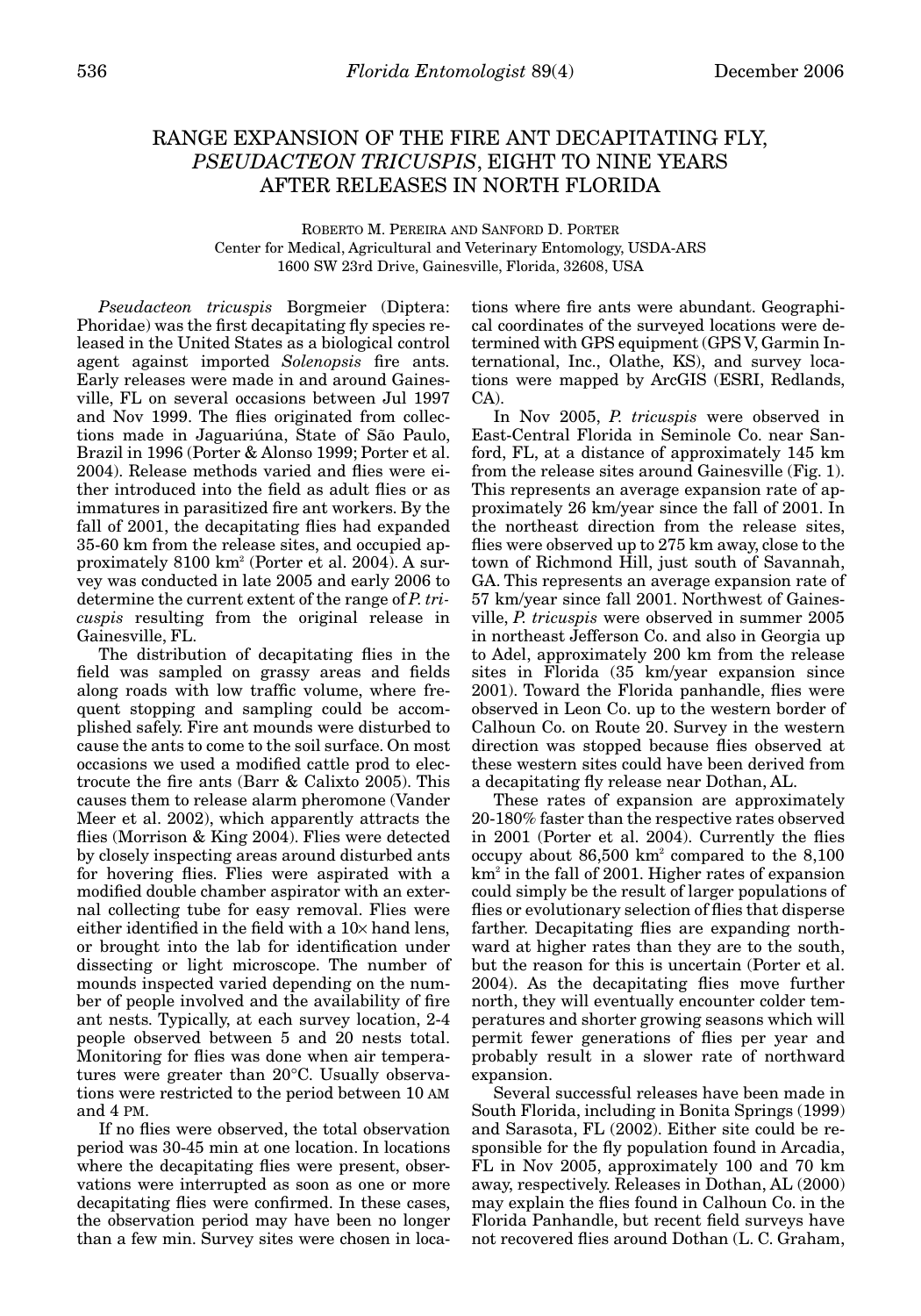

Fig. 1. Range of the fire ant decapitating fly *Pseudacteon tricuspis* 8-9 years after releases in North Florida.

Auburn University, personal communication). Flies found in Calhoun Co. also could have originated in Gainesville, FL, based on the rate of expansion up the east coast of Georgia. Considering the observed expansion rates and the additional successful releases of *P. tricuspis* in southern Florida and elsewhere in the state, it is likely that almost all of Florida will have resident populations of *P. tricuspis* in the next 3 to 5 years.

Researchers have not been able to measure an impact of *P. tricuspis* on fire ant populations (Morrison & Porter 2005). However, the decapitating flies work as a species complex in South America, with each fly species taking advantage of a portion of the niche available for fire ant parasitoids (e.g., different ant sizes, habitats, attack times,

etc.). Consequently, several additional species of flies, and perhaps other natural enemies may be necessary for measurable impacts on the US fire ant population (Porter 2000). As other species of the decapitating flies are released and expand their range, possibly at rates comparable to those reported here and elsewhere (Graham et al. 2003), the impacts of these parasitoids on the fire ant populations may become clearer.

We are grateful to Mr. David Milne, Ms. Rebecca Blair, and Ms Damali Kelly for good eyes, great attitude, and efforts in locating fire ant mounds and decapitating flies in the field. We thank Drs. David Oi (USDA-ARS) and Fudd Graham (Auburn Univ.) for critical reviews and comments that helped improve this manuscript. The